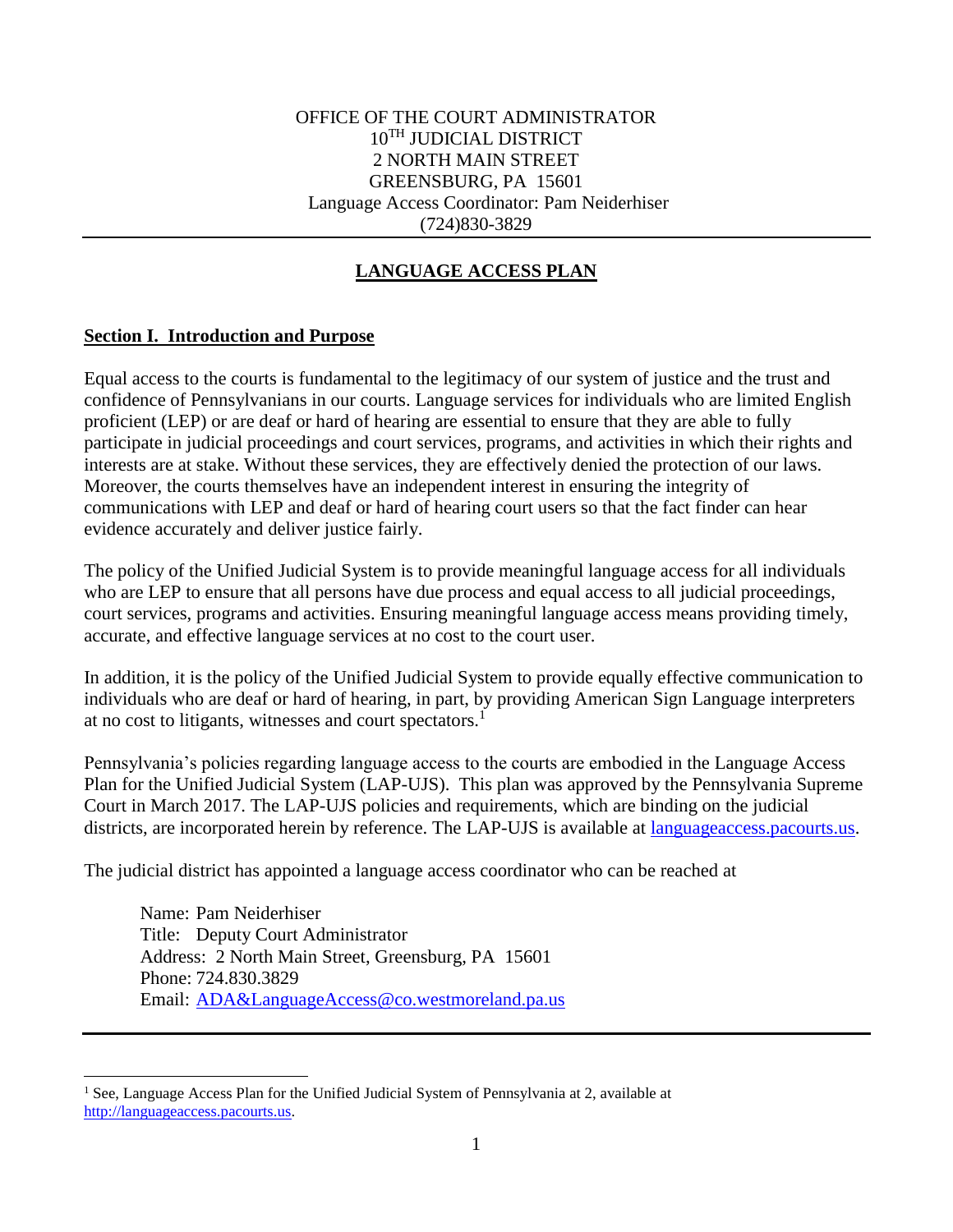# **Section II. Legal Basis**

The legal basis for this Language Access Plan is set forth in the [LAP-UJS,](http://www.pacourts.us/assets/files/setting-5486/file-5972.pdf?cb=11e5cd)<sup>2</sup> Title VI of the federal Civil Rights Act of 1964, Section 504 of the Rehabilitation Act of 1973, and the Americans with Disabilities Act at the federal level, and the Pennsylvania Interpreter Act and regulations pursuant thereto at the state level.

## **Section III. General Principles of Language Access**

General principles of language access are referenced in the **LAP-UJS**.<sup>3</sup> Significant principles include the following:

- Courts are responsible for early identification of the need for language services, including, among other things, providing timely and effective notice to those in need of such services.
- Interpretation and translation must be provided by the court at no cost.
- Persons who request language access services should be provided with them, in accordance with Title VI of the Civil Rights Act and the Pennsylvania Interpreter Act.
- Language access services should be offered, even if not requested, where the need is apparent or where the ability of a person to understand and communicate in English is unclear.
- Individuals who are LEP, deaf, or hard of hearing should never be expected to use informal interpreters, such as family members, opposing parties, or their counsel, nor should courts allow them to be used.
- Having an in-person interpreter for judicial proceedings is the most effective method to ensure effective communication for LEP court participants and is strongly preferred under the law. Remote interpretation through audio-visual technology, use of Video Remote Interpreting ("VRI") or telephone is permitted only in limited circumstances, as set out in the Pennsylvania Interpreter Act regulations.
- Courts must provide interpreters in a timely manner.
- Courts must provide meaningful language access to court users who are LEP, deaf, or hard of hearing in all services, programs, and activities of the courts. This means access must be provided in judicial proceedings (both criminal and civil), and for the general business of the courts.

#### **Section IV. Language Needs of this Judicial District**

<sup>&</sup>lt;sup>2</sup> Id. at 4-5, available at [http://languageaccess.pacourts.us.](http://languageaccess.pacourts.us/)

<sup>3</sup> Language Access Plan for the Unified Judicial System of Pennsylvania at 5-7, available at [http://languageaccess.pacourts.us.](http://languageaccess.pacourts.us/)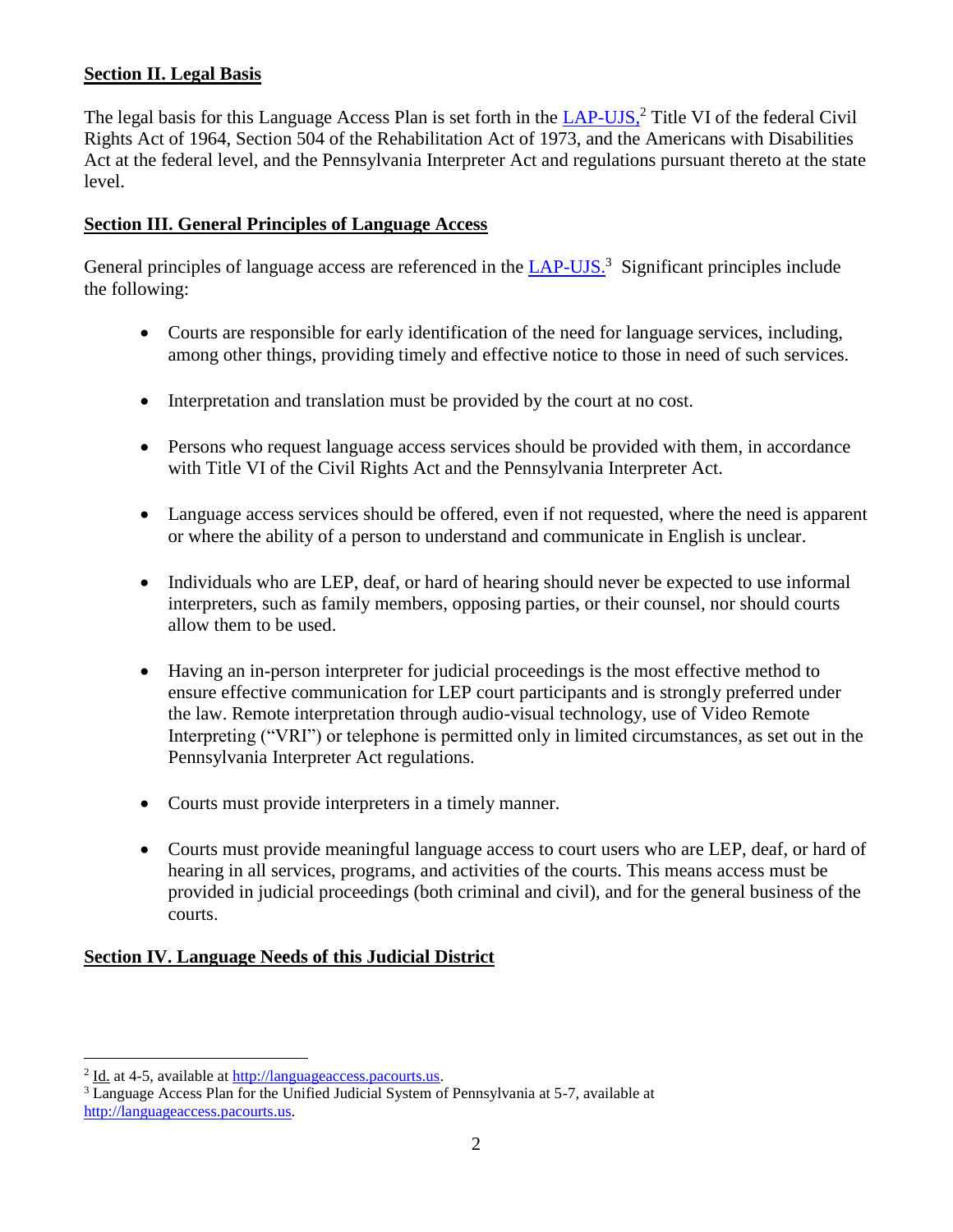Based on Language Access Data Collection information for 2020, below are the top 5 languages (including American Sign Language) for which interpreters were most frequently requested in this judicial district:

- 1. ASL
- 2. Russian
- 3. Spanish
- 4. Arabic
- 5. Chinese-Mandarin

#### **Section V. Language Services and How to Use Them**

#### **A. Oral Language Services**

- 1. Interpreters
	- $\boxtimes$  This judicial district provides interpreters for judicial proceedings in compliance with the rules and policies set forth in the Pennsylvania Interpreter Act and regulations, the AOPC Interpreter Certification Program regulations, $4$  and the Guidelines for the Procurement and Appointment of Interpreters issued by the AOPC.<sup>5</sup> These policies require the District to provide court interpreters to all LEP and deaf or hard of hearing parties, victims, witnesses, and certain other persons<sup>6</sup> for any civil or criminal proceeding.
	- $\boxtimes$  The judicial district provides court users with the interpreter request and waiver forms available on the Interpreter Certification Program page of the UJS website.<sup>7</sup>
	- $\boxtimes$  We post interpreter request and waiver forms on our website.
- 2. Bilingual Staff

This Plan hereby incorporates by reference the Bilingual Employee Policy issued by AOPC on September 28, 2018, and reissued as amended on December 20, 2018. The policy became effective on January 1, 2019.

Under the policy, current employees of the UJS who are bilingual and intend to continue to use their bilingual skills to assist limited English proficient and deaf and hard of hearing members of the public must be tested and achieve a passing score, as defined by the policy, by January 1, 2021. Employees hired after January 1, 2019, who intend to use their language skills to assist LEP and deaf and hard of hearing members of the

<sup>4</sup> 204 Pa. Code §221.

<sup>5</sup> *See also* Section V(A)(1), Language Services and How to Use Them/Oral Language Services/Interpreters at 10-13, and Section VIII(1) Qualification Requirements for Interpreters and Translators, at 33-35, respectively, of th[e LAP-UJS,](http://www.pacourts.us/assets/files/setting-5486/file-5972.pdf?cb=11e5cd) which are hereby incorporated by reference.

<sup>&</sup>lt;sup>6</sup> The District must provide an interpreter to deaf and hard of hearing court users whether parties to a case, witnesses, family members, or spectators. Interpreters are also provided to limited English proficient fiduciaries for a party; and a parent, guardian, or custodian of a minor or incapacitated person who is a party, victim, or witness.

<sup>7</sup> <http://www.pacourts.us/judicial-administration/court-programs/interpreter-program>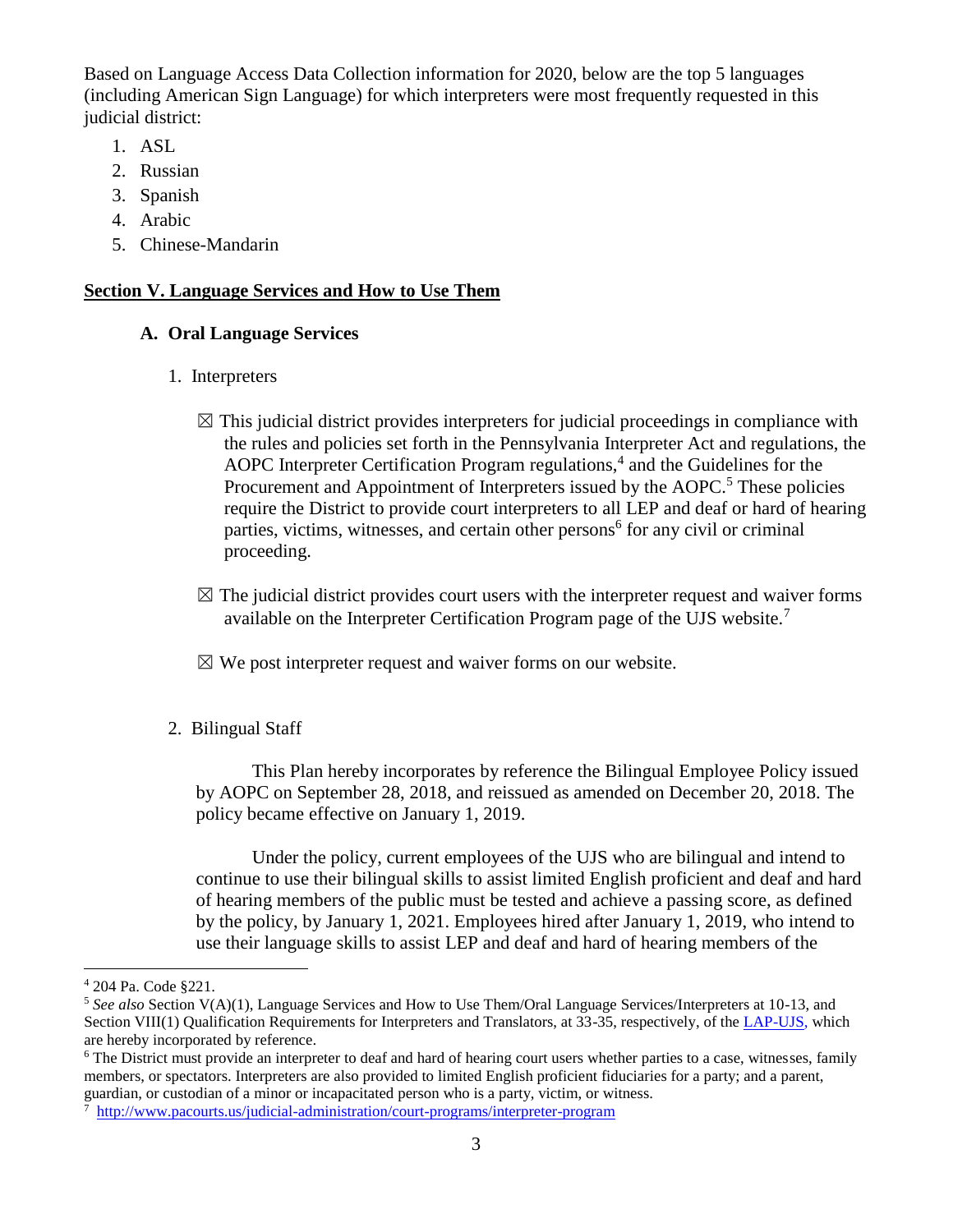public must be tested and achieve a passing score as defined by the policy before they can utilize their skills to assist members of the public.

This judicial district has taken the following steps to implement the Bilingual Employee Policy:

 $\boxtimes$  We do not have any bilingual employees. Therefore, we will utilize in-person interpreters where available and will utilize telephone interpreting in compliance with Section 104 of the Regulations pursuant to the Pennsylvania Interpreter Act.<sup>8</sup>

#### **B. Written Language Services**

1. Court Forms and Documents

This Plan hereby incorporates by reference the principles and translation protocol set forth in the AOPC Translation Policy & Procedures Manual of the Unified Judicial System.

- $\boxtimes$  This District has reviewed the UJS Translation Policy and Procedures Manual and follows the guidelines for high quality translation established therein.
- $\boxtimes$  This District plans to take or has taken the following steps explained in the Translation Manual to prioritize further translation work within the time periods specified:
	- $\boxtimes$  Created a spreadsheet with an inventory of all district forms, documents, orders, signs, web content, etc. in March 2020.
	- $\boxtimes$  Perform the two-step analysis of each writing set forth in the Translation Policy & Procedures Manual to determine if it is a vital document, with results listed in the spreadsheet by December 2021
	- $\boxtimes$  Assign each document to a priority group for translation by July 2022
	- $\boxtimes$  Create a tracking system to record translations by September 2022.
- $\boxtimes$  Translated forms currently available to court users in this District include the following (languages into which forms are translated and their location in the courthouse or on court website are indicated next to its name in parentheses):
- Protection from Abuse Forms ( http://www.pacourts.us/forms/bilingualforms);Arabic, Chinese, French , Haitian Creole, Khmer, Korean, Polish, Portuguese Russian, Spanish, Vietnamese

<sup>8</sup> *See* 204 Pa. Code ch. 221 §104.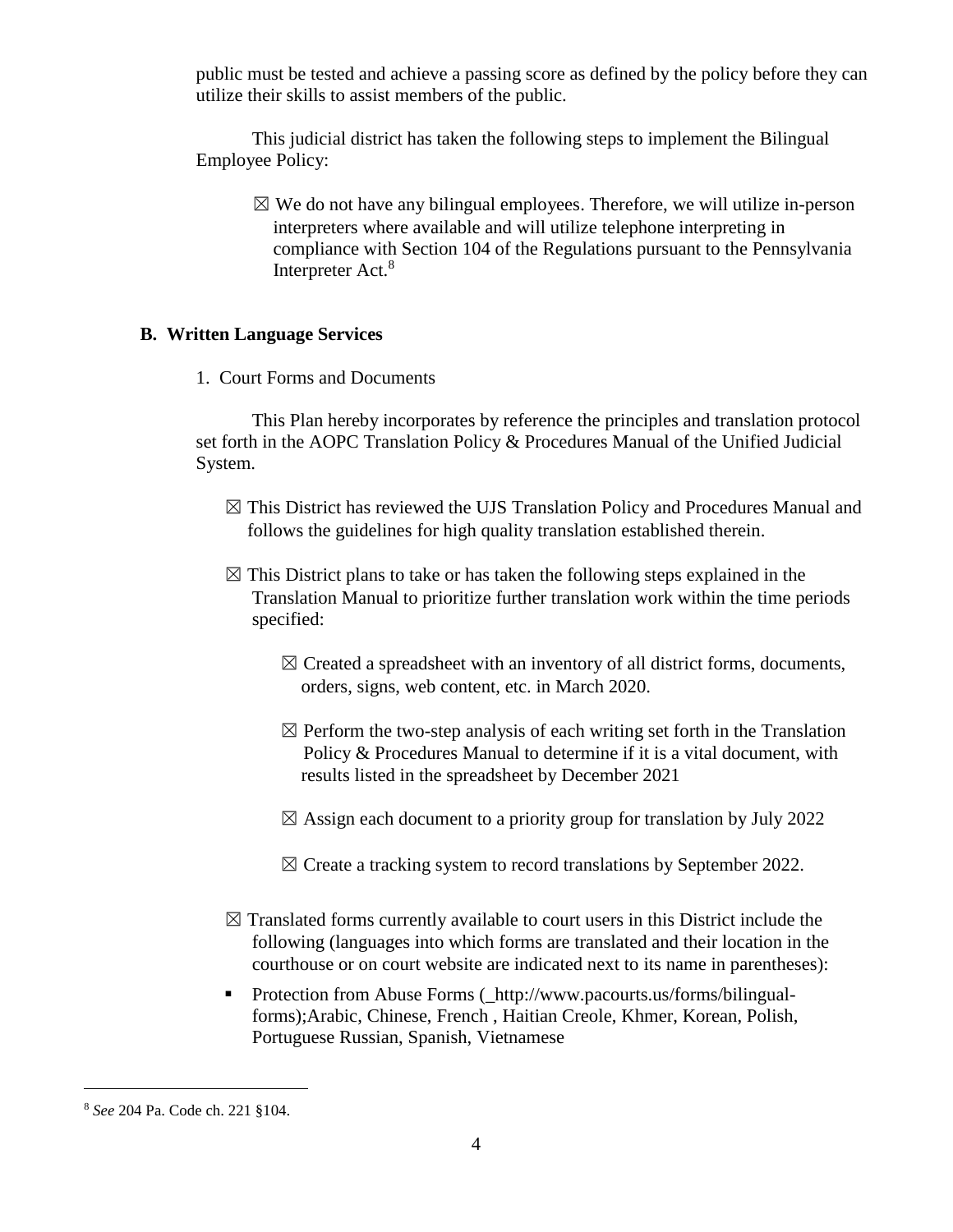- Protection of Victims of Sexual Violence or Intimidation (\_http://www.pacourts.us/forms/bilingual-forms);Arabic, Chinese, French , Haitian Creole, Khmer, Korean, Polish, Portuguese Russian, Spanish, Vietnamese
- $\boxtimes$  Translated documents have been integrated in this judicial district's case management system in the following fashion:

Only to the extent that the form(s) exists in CPCMS.

- $\boxtimes$  The translations in the above list have been completed for the languages listed in Section IV above (top languages for which interpreters are most frequently requested in this judicial district).
- $\boxtimes$  This judicial district uses the translated forms made available to the courts by the Administrative Office of Pennsylvania Courts (AOPC).<sup>9</sup>
- 2. Signage & Websites<sup>10</sup>

While acknowledging that the counties in which judicial districts are located generally own the courthouse buildings and control signage, this judicial district has taken the following steps towards incorporating bilingual signage into its court buildings and has done the following to address translation of court websites:

- $\Box$  We have incorporated bilingual or multilingual signage into our existing court buildings as follows:
- $\Box$  We have recently renovated court buildings and taken the opportunity to incorporate bilingual or multilingual signage into our renovated or new buildings as follows:
- $\boxtimes$  We are planning to include bilingual or multilingual signage in our buildings in this way in 2021:

Reviewing signage with an eye to ordering pictorial and multilingual signage for use of cell phones, courtroom recording, etc. instructional signage outside of courtrooms.

- $\boxtimes$  We have reviewed our court website with an eye to translating webpages in subject matter areas in which our judicial district experiences high LEP usage.
- $\Box$  We have translated the following pages using qualified translators:

<sup>9</sup><http://www.pacourts.us/forms/bilingual-forms>

 $10$  A checklist of considerations and suggestions regarding bi- and multilingual signage in courthouses and websites was provided to the judicial districts on March 14, 2019.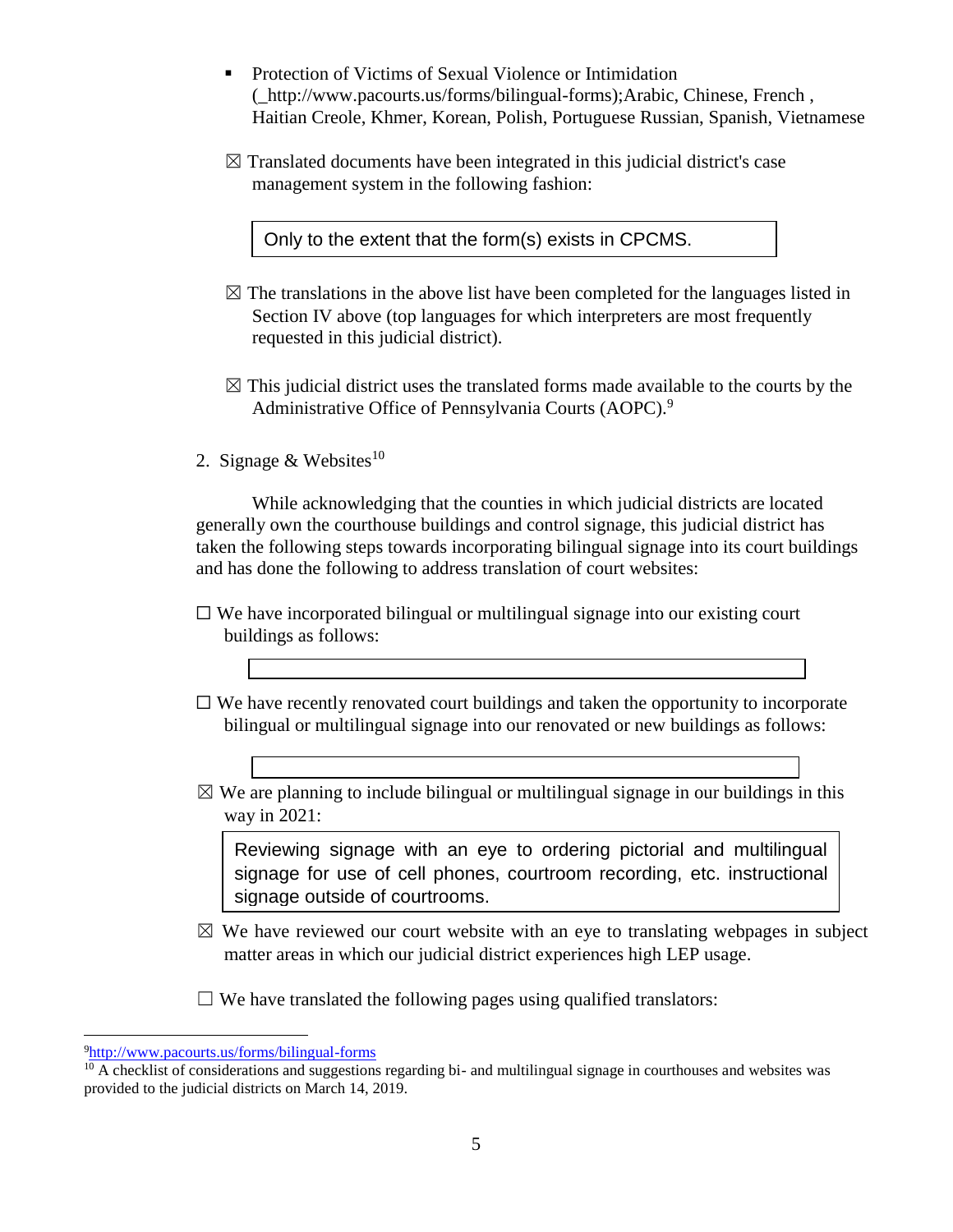$\boxtimes$  We intend to translate the following pages in 2022 using qualified translators:

ADA Policy and Procedures Webpage Language Access Policy and Procedures Webpage

## **C. Use of Remote Technology**

 $\overline{a}$ 

- $\boxtimes$  The judicial district has contracted with Propio to provide telephone interpreting services, primarily for counter communication with LEP court users.<sup>11</sup>
- $\boxtimes$  Instructions for contacting a telephone interpreter have been posted and distributed to all staff who interact with the public.

## **D. Language Access to Services, Programs, and Activities Outside the Courtroom**

Language access requirements apply not only to judicial proceedings, but also to a wide range of services, programs, and activities outside the courtroom that are administered under the authority of the court, i.e., provided by or contracted for by the court.<sup>12</sup>

Meaningful access to services outside the courtroom is a vital component of equal justice for LEP and deaf or hard of hearing persons. Examples of court services outside the courtroom include the following if administered under the authority of the court: services of the domestic relations office, the juvenile and adult probation offices, pro se clinics, some Alternative Dispute Resolution programs (ADR), family court custody education and mediation programs, drug and alcohol evaluation and treatment, mental health evaluation and treatment, anger management classes, domestic violence programs, safe driving classes, and other diversionary and educational programs.

Listed below are services provided by or contracted for by this judicial district, and the methods through which language access is provided for these services. If other services or programs are provided, list them with the language service information below the chart. Check all that apply, unless not applicable (N/A) is checked:

 $<sup>11</sup>$  See, Section IX, Training, below. Judicial district employees have been trained in the appropriate use of telephone</sup> interpreting, and know that its best use is for brief encounters at the counter, rather than judicial proceedings, per Section 104 of the regulations pursuant to the Interpreter Act.

<sup>&</sup>lt;sup>12</sup> See, Guidance on Services beyond the Courtroom provided to the judicial districts on March 14, 2019.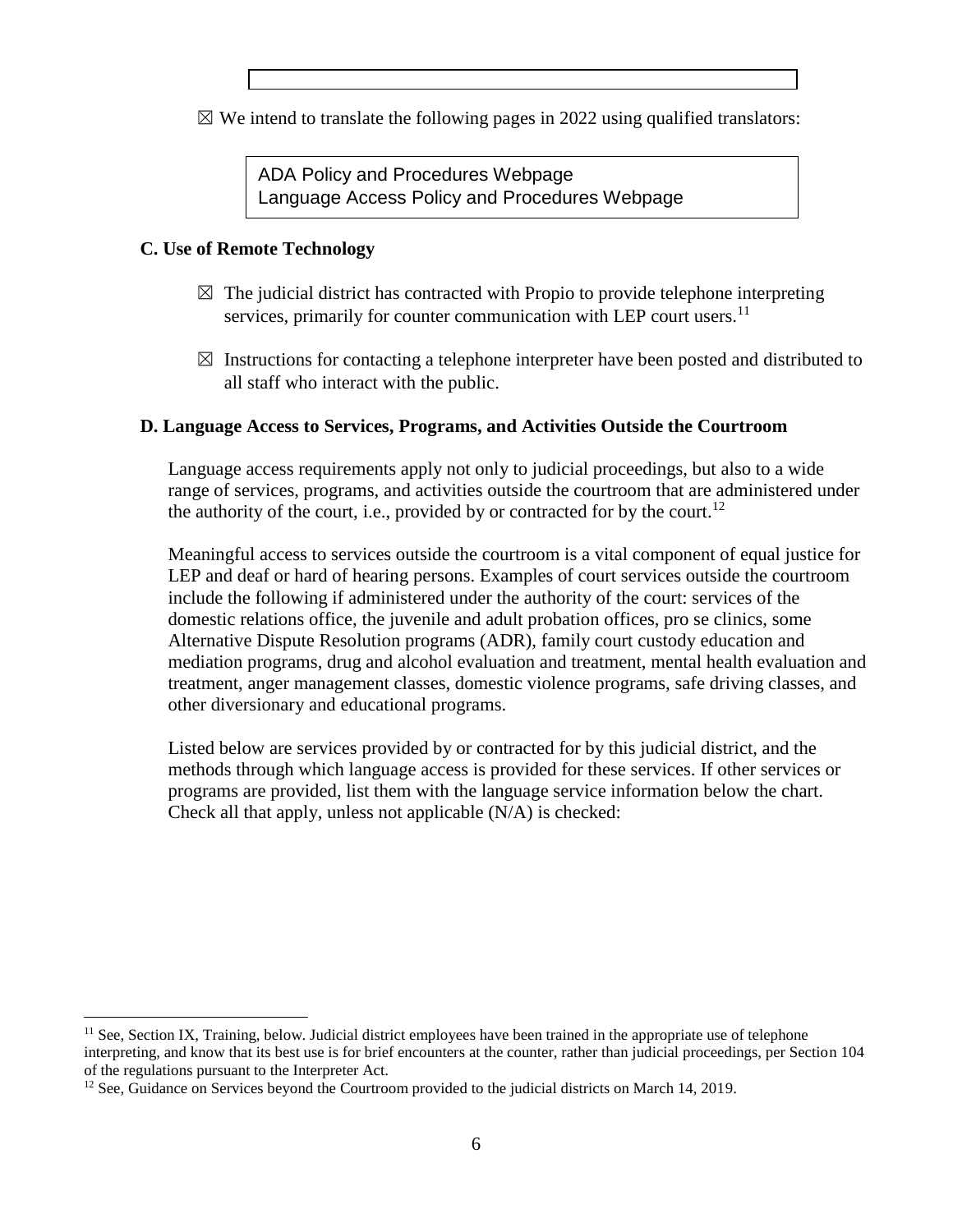| Type of<br>Language<br>Service<br>Utilized                      | Domestic<br>Relations<br>Office | Adult<br>Probation | Juvenile<br>Probation | ADR $(ff)$<br>provided/<br>managed by the<br>Court)                                                                                                       | Domestic<br>Violence<br>Programs | Drug &<br>Alcohol<br>Evaluation/Evaluation/<br>Treatment | Mental<br>Health<br>Treatment | Anger<br>Management<br>Classes | Safe<br>Driving<br>Classes | Other<br>Diversion/<br>Education<br>programs |
|-----------------------------------------------------------------|---------------------------------|--------------------|-----------------------|-----------------------------------------------------------------------------------------------------------------------------------------------------------|----------------------------------|----------------------------------------------------------|-------------------------------|--------------------------------|----------------------------|----------------------------------------------|
| $N/A$ :<br>not a<br>service<br>provided/<br>managed<br>by court |                                 |                    |                       | Note: The only<br>ADR program<br>utilized is<br>mandatory<br>arbitration for<br>civil cases<br>where the<br>amount in<br>controversy in<br>under \$30,000 |                                  |                                                          |                               |                                |                            |                                              |
| Authorized<br>Bilingual<br><b>Staff</b>                         |                                 |                    |                       |                                                                                                                                                           |                                  |                                                          |                               |                                |                            |                                              |
| Staff<br>Interpreter                                            |                                 |                    |                       |                                                                                                                                                           |                                  |                                                          |                               |                                |                            |                                              |
| Contracted<br>In-Person<br>Interpreter                          | X                               | X                  | X                     | X                                                                                                                                                         | X                                | $\times$                                                 | X                             | X                              | $\boldsymbol{\mathsf{X}}$  | X                                            |
| Telephone<br>Interpreter                                        | $\overline{\mathsf{X}}$         | $\sf X$            | $\sf X$               | $\sf X$                                                                                                                                                   | $\mathsf X$                      | $\pmb{\times}$                                           | $\sf X$                       | $\mathsf X$                    | $\mathsf X$                | $\mathsf X$                                  |
| Translated<br>Written<br>Materials                              |                                 |                    |                       |                                                                                                                                                           |                                  |                                                          |                               |                                |                            |                                              |
| Webinars<br>$\sin$<br>Languages<br>other than<br>English        |                                 |                    |                       |                                                                                                                                                           |                                  |                                                          |                               |                                |                            |                                              |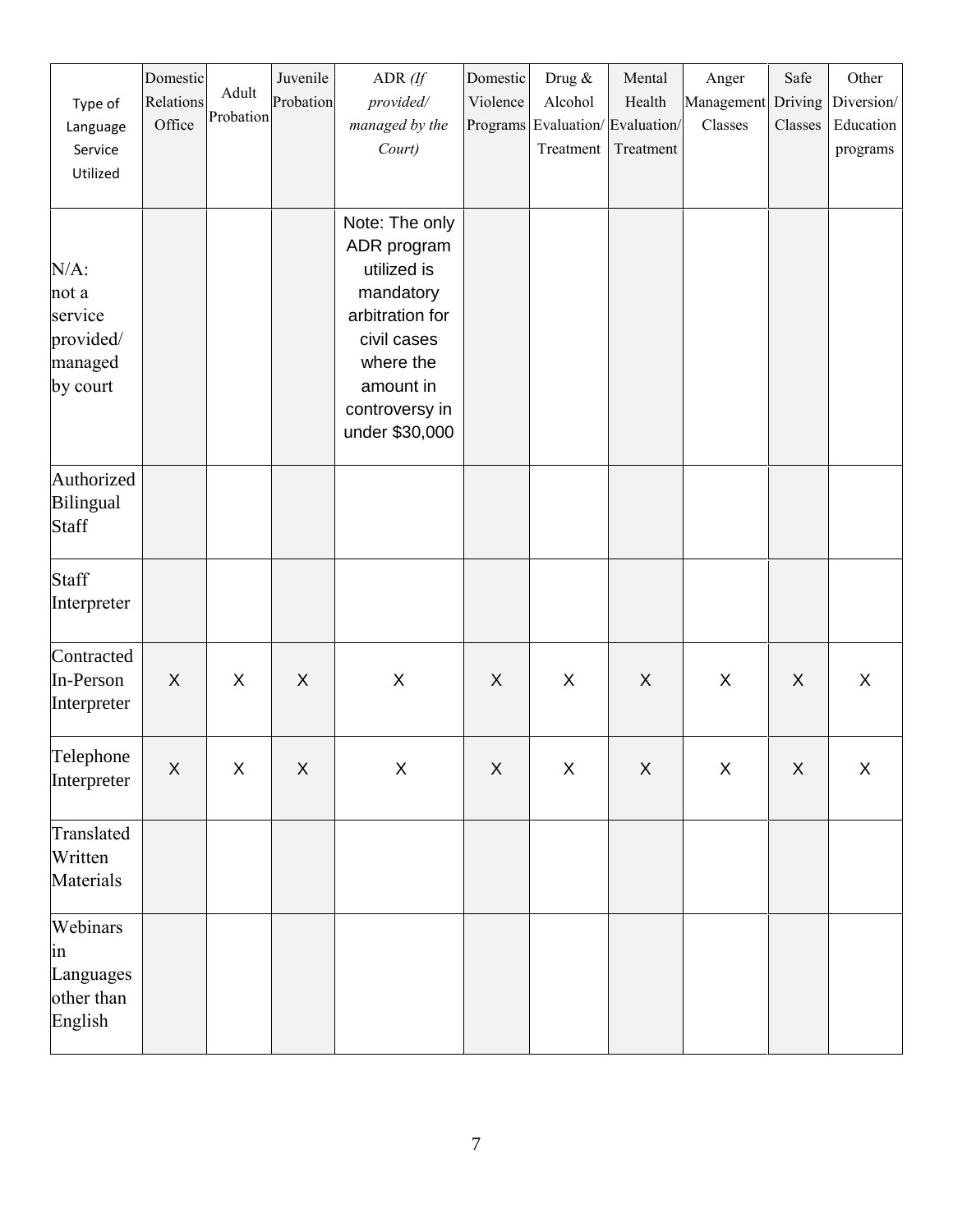In many judicial districts certain court programs and services are provided by private, third party vendors under contract with or paid by the court. Judicial districts are responsible to ensure that meaningful access is provided to LEP persons by vendors of these services and should review and seek adjustment of contract terms accordingly.

- $\boxtimes$  In addition, the judicial district is working with the vendors with whom it contracts to provide programs to ensure that those vendors comply with Title VI, the Americans with Disabilities Act, and the Rehabilitation Act of 1973.<sup>13</sup> Specifically, the district includes the following provisions in its contracts with vendors and has encouraged the county to do so, as well, in its contracts with vendors that provide court programs and services:
	- 1. The professional agrees that all services performed hereunder shall be supplied in accordance with the requirements of the Americans with Disabilities Act, 42 USC§12131-12134, and any applicable regulations thereto
	- 2. Professional agrees to comply with "General Prohibitions Against Discrimination," 28C.F.R. §35.130, and all other regulations promulgated under Title II
- $\Box$  The judicial district has not yet worked to include language in vendor contracts requiring compliance with Title VI, the Americans with Disabilities Act, and the Rehabilitation Act of 1973. The district intends to accomplish this by this date:
- $\boxtimes$  In addition, the Language Access Coordinator and/or DCA for the judicial district have advised judges that they should consider the ability of an LEP litigant to complete a given program before ordering him or her to do so, and have advised judges that they should not put an LEP litigant in danger of being held in contempt, charged extra fees or costs, or subject to any other adverse consequence for failure to complete a program that did not provide competent interpretation and translation.

#### **Section VI. Early Identification of the Need for Language Services**

 $\overline{a}$ 

\_\_\_\_\_\_\_\_\_\_\_\_\_\_\_\_\_.

 $13$  For example, language similar to the following could be used:

Vendor will comply, and all its subcontractors will comply, with the nondiscrimination requirements of the Civil Rights Act of 1870; Title VI of the Civil Rights Act of 1964; Section 504 of the Rehabilitation Act of 1973; Subtitle A, Title II of the Americans with Disabilities Act (ADA) (1990); Title IX of the Education Amendments of 1972; Regulations implementing Sections 799A and 845 of the Public Health Service Act, 45 C.F.R. Part 83; the Age Discrimination Act of 1975; and 45 C.F.R. Parts 83, 84, 86, and 90, as well as any other applicable federal nondiscrimination statutes and regulations. Specifically, Vendor must provide foreign language interpreters and translated documents to limited English proficient participants in compliance with Title VI of the federal Civil Rights Act, and sign language interpreters to deaf or hard of hearing participants in compliance with the Americans with Disabilities Act.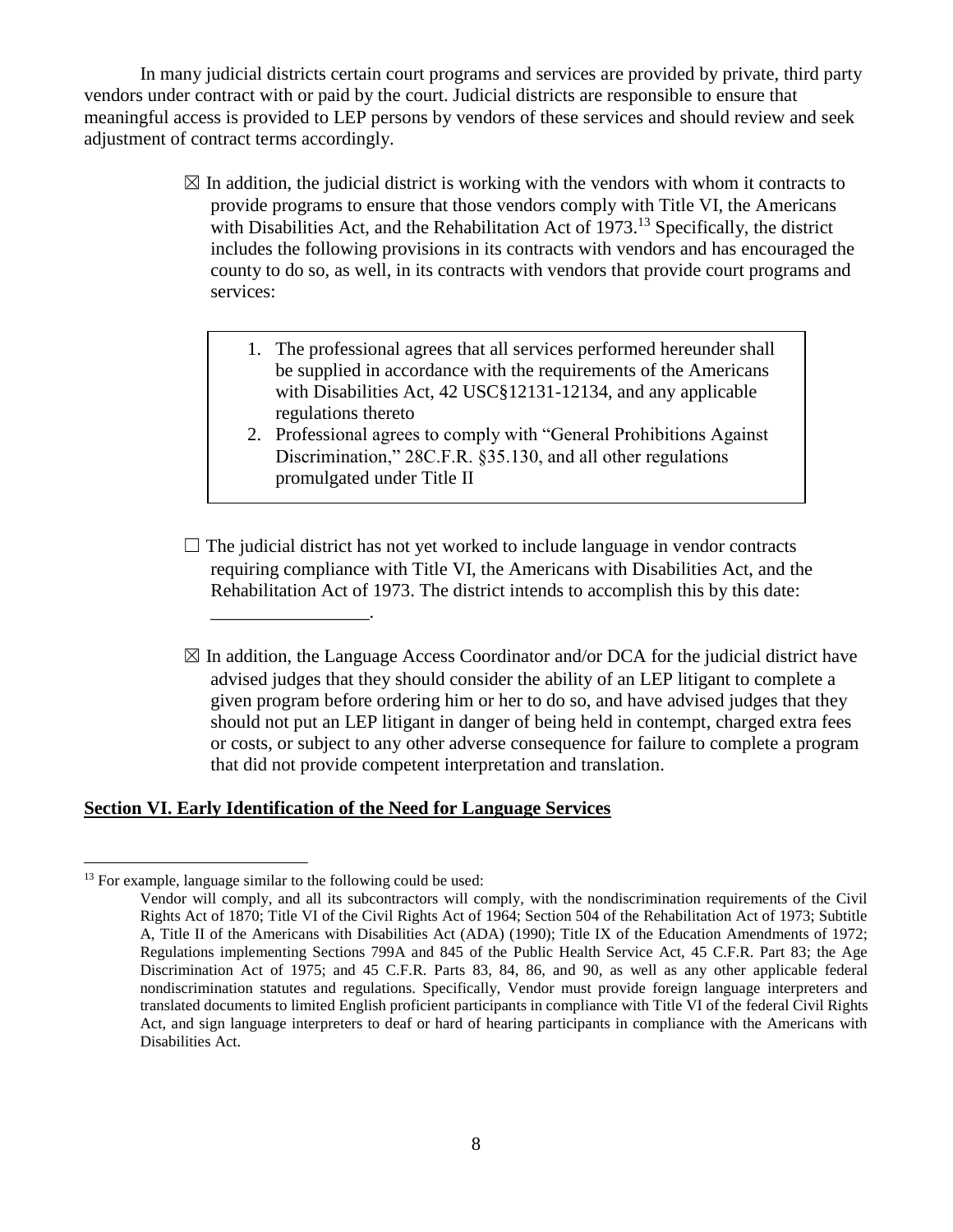## **1. Advance Notice**

The judicial district informs individuals of their right to a sign language interpreter and language services using the following forms of notice and in the manner specified below:

- $\boxtimes$  A Notice of the Right to Language Services (hereafter "NLR") in English and in no fewer than the five most commonly spoken languages in the judicial district, providing a phone number to call as well as an email address where a request for an interpreter may be sent. The NLR is provided in the following fashion:
	- $\boxtimes$  Automatic printing of the standardized AOPC-provided NLR for hearing notices and subpoenas generated by MDJS and CPCMS.
	- $\Box$  An abbreviated NLR in this judicial district's 5 top languages in addition to English, approved by AOPC, and appearing on the back of our envelopes.
	- $\Box$  Through another method, explained below:

- $\Box$  Notice of Language Rights and the appropriate contact information for requesting an interpreter is included on all court brochures and informational materials. **N/A. We do not have court brochures or informational materials.**
- $\boxtimes$  Our judicial district will make the forthcoming UJS language access brochure available on our website.
- $\boxtimes$  The appropriate contact information for requesting an interpreter is posted on the court's website at this link:

<https://www.co.westmoreland.pa.us/2068/Language-Access-Plan-Limited-English-Pro>

- $\boxtimes$  AOPC Right to Interpreter posters are placed prominently and in close proximity to court or court office staff in:
	- $\boxtimes$  All CCP court or court office reception/information desks or kiosks

 $\overline{\phantom{a}}$  , which is the contract of the contract of the contract of the contract of the contract of the contract of the contract of the contract of the contract of the contract of the contract of the contract of the co

- $\boxtimes$  MDJ courts and court offices
- $\Box$  Other locations: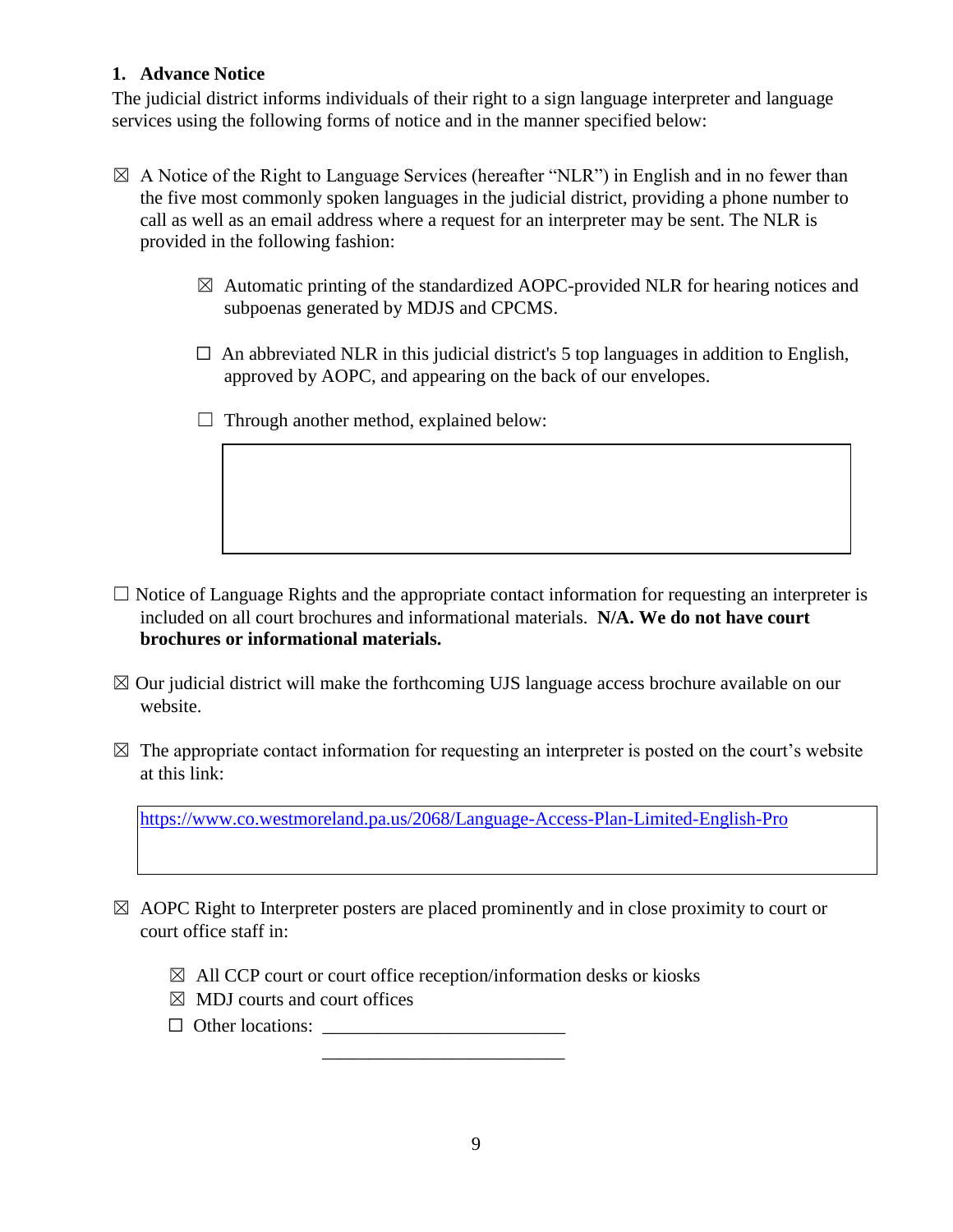- $\boxtimes$  "I Speak" cards in the five most common languages spoken in the judicial district, as well as a card in English for deaf or hard of hearing persons are placed prominently and in close proximity to court or court office staff in:
	- $\boxtimes$  All CCP court or court office reception/information desks or kiosks

 $\frac{1}{2}$  , and the set of the set of the set of the set of the set of the set of the set of the set of the set of the set of the set of the set of the set of the set of the set of the set of the set of the set of the set  $\frac{1}{2}$  ,  $\frac{1}{2}$  ,  $\frac{1}{2}$  ,  $\frac{1}{2}$  ,  $\frac{1}{2}$  ,  $\frac{1}{2}$  ,  $\frac{1}{2}$  ,  $\frac{1}{2}$  ,  $\frac{1}{2}$  ,  $\frac{1}{2}$  ,  $\frac{1}{2}$  ,  $\frac{1}{2}$  ,  $\frac{1}{2}$  ,  $\frac{1}{2}$  ,  $\frac{1}{2}$  ,  $\frac{1}{2}$  ,  $\frac{1}{2}$  ,  $\frac{1}{2}$  ,  $\frac{1$ 

\_\_\_\_\_\_\_\_\_\_\_\_\_\_\_\_\_\_\_\_\_\_\_\_\_\_

- $\boxtimes$  MDJ courts and court offices
- $\Box$  Other locations:

In addition to the above-described methods, the judicial district intends to provide Advance Notice in the following ways, and/or intends to do so by the dates indicated below:



- $\boxtimes$  The judicial district has language services in place to receive and respond to requests for language services to LEP persons who contact court staff to inform them of their need for language services.
- $\boxtimes$  These services are available in the following methods of communication:
	- $\boxtimes$  In person  $\boxtimes$  By phone  $\boxtimes$  Email ☒ Website ☒ Portal ☒ Mail

#### **Section VII. Keeping Data on the Need for and Use of Language Access Services**

- $\boxtimes$  In compliance with the LAP for the UJS, this judicial district inputs all data regarding use of interpreters and provision of other language access services into Language Access Data Collection ("LADC"), the statewide system for tracking this data.
- $\boxtimes$  In addition, this judicial district utilizes the "special consideration" feature in MDJS and CPCMS to indicate the need for an interpreter for cases in those systems.
- $\boxtimes$  The judicial district uses the following system to mark case files and scheduling documents with an "interpreter needed" designation, so that there is an automatic mechanism to trigger arrangements for an interpreter throughout the life cycle of a given case. Please describe below what system this district is using: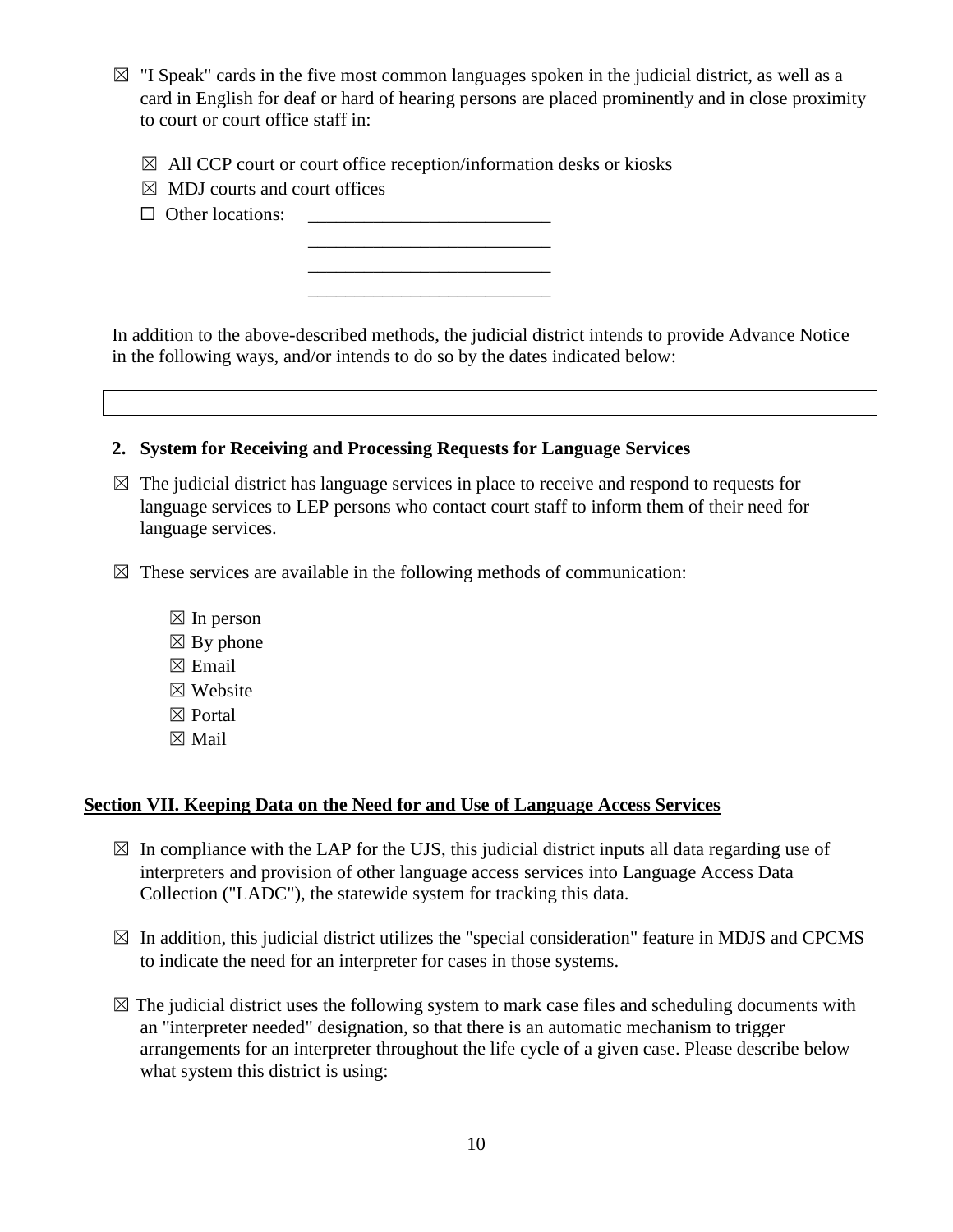**Manual written designation on scheduling documents and case files.**

# **Section VIII. Training & Continuing Education**

The judicial district will work with the AOPC to ensure that all employees are trained on appropriate provision of language access services. Judicial district staff will attend training to assist them to: identify and respond to LEP persons, increase awareness of the types of language services available, guide when and how to access those services, and effectively use language services, how to handle issues such as stress and frustration with being unable to communicate with someone who is deaf or hard of hearing, and procedures for receiving both informal feedback and formal complaints. New employees, especially those who will have regular contact with the public, will be required to attend language access training.

All current and new judicial district staff will attend, and county clerks will be offered, the following training regarding language access:

 $\boxtimes$  Taped training developed by AOPC, available at [https://youtu.be/FObgm-ewIw4.](https://youtu.be/FObgm-ewIw4)

Interpreters new to our judicial district receive an orientation to local judicial district processes and procedures via the following means:

- $\Box$  We send them a standard email with information about our policies and procedures, attached hereto.
- ☐ We utilize the Local Court Interpreter Orientation Checklist created by AOPC.
- $\Box$  We meet with new interpreters before their first appearance in our court, and provide them with basic information about our policies and procedures.
- $\boxtimes$  We orient interpreters new to our courthouse in the following fashion:

Provide email instructions along with a copy of the LEP or Hearing impaired Request form to the interpreter upon assignment. This includes to whom invoices must be sent.

In addition, this judicial district provides the following training on language access:

- $\boxtimes$  Periodic training for new judicial district staff
- $\boxtimes$  Periodic training for employees who have frequent contact with the public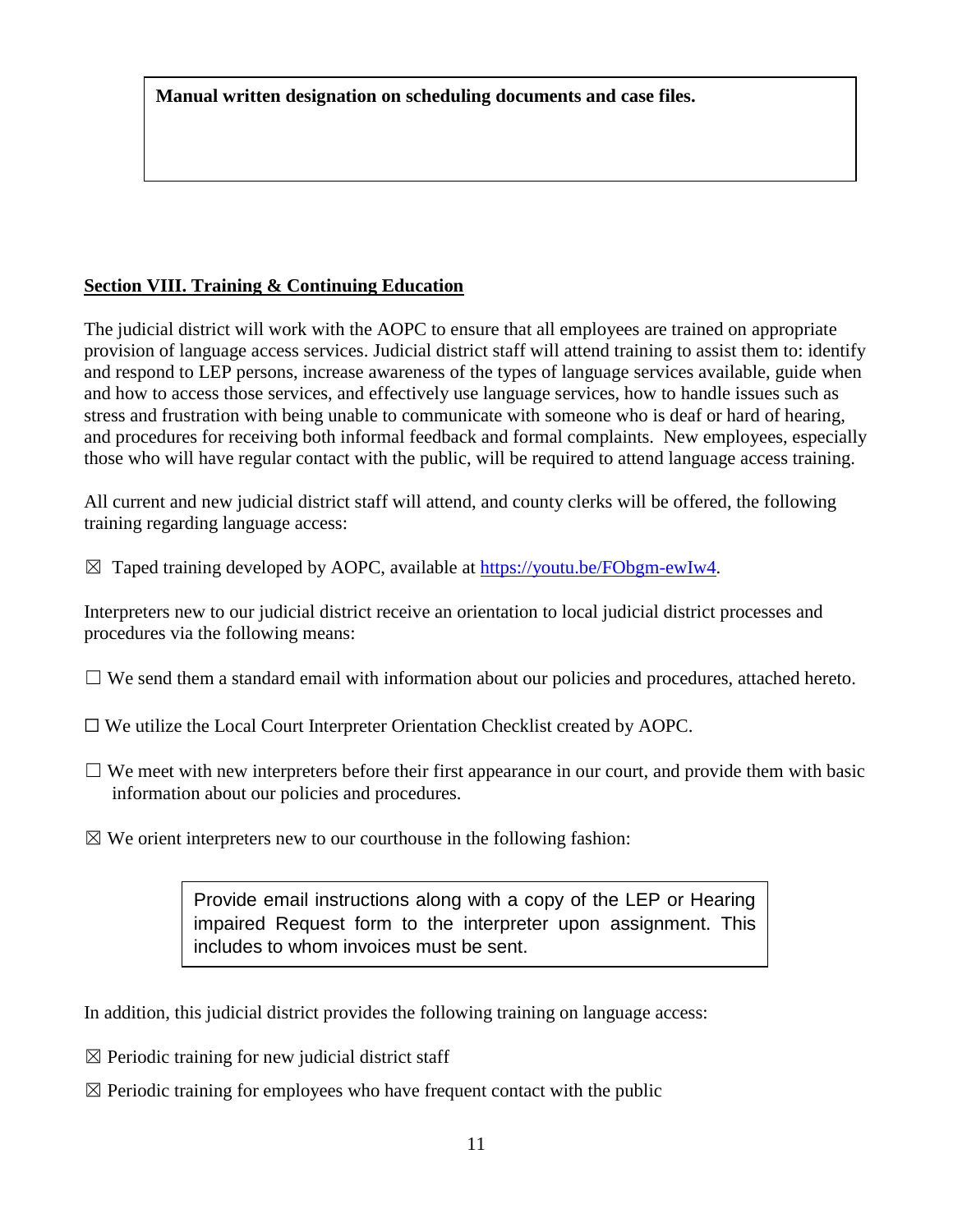$\Box$  Language Access Basic Training, online training by New Mexico Administrative Office of Courts, available at [https://www.nmcenterforlanguageaccess.org/lafund/#/.](https://www.nmcenterforlanguageaccess.org/lafund/)

 $\Box$  Other [please describe]:

# **IX. Outreach to Court Users and Communities**

 $\boxtimes$  The judicial district consulted with the following community members in creating this LAP:

 $\boxtimes$  District Attorney, Public Defender

 $\boxtimes$  Local legal aid office, local domestic violence agency

(We will let them know that we are updating our LAP, will make it available online and via email once approved.)

Upon AOPC approval of the LAP:

- $\boxtimes$  The judicial district will post its LAP on its public website and/or public notification area within the courthouse and will make copies of the LAP available upon request.
- $\boxtimes$  In addition, copies of the plan have been provided to all identifiable stakeholders in the LEP and deaf/hard of hearing communities, including but not limited to: the District Attorneys' Office, the Public Defenders' Office, the local legal aid office, local domestic violence or sexual assault programs, and any local agency that serves limited English proficient or deaf or hard of hearing individuals.

# **Section X. Monitoring and Evaluation of Language Access Plan: Complaint/Feedback Procedure**

- $\boxtimes$  The judicial district will review this LAP annually to assess whether it needs to be updated. The LAP will remain in effect unless modified or updated.
- $\boxtimes$  The judicial district's review shall include the following areas which may indicate a need to update the LAP:
	- Increase in number of LEP and/or deaf or hard of hearing persons requesting court interpreters or language assistance
	- Funding provided or available for languages services
	- Current language needs to determine if additional services or translated materials should be provided
	- Feedback from LEP and deaf or hard of hearing communities and stakeholders within the judicial district
	- Court staff (turnover, new hires, etc.)
	- Feedback from trainings provided by the judicial district or AOPC
	- Viability of identified language services and resources
	- Problem areas such as improper denial, delay, or poor quality language assistance and corrective action strategies
	- Updated census data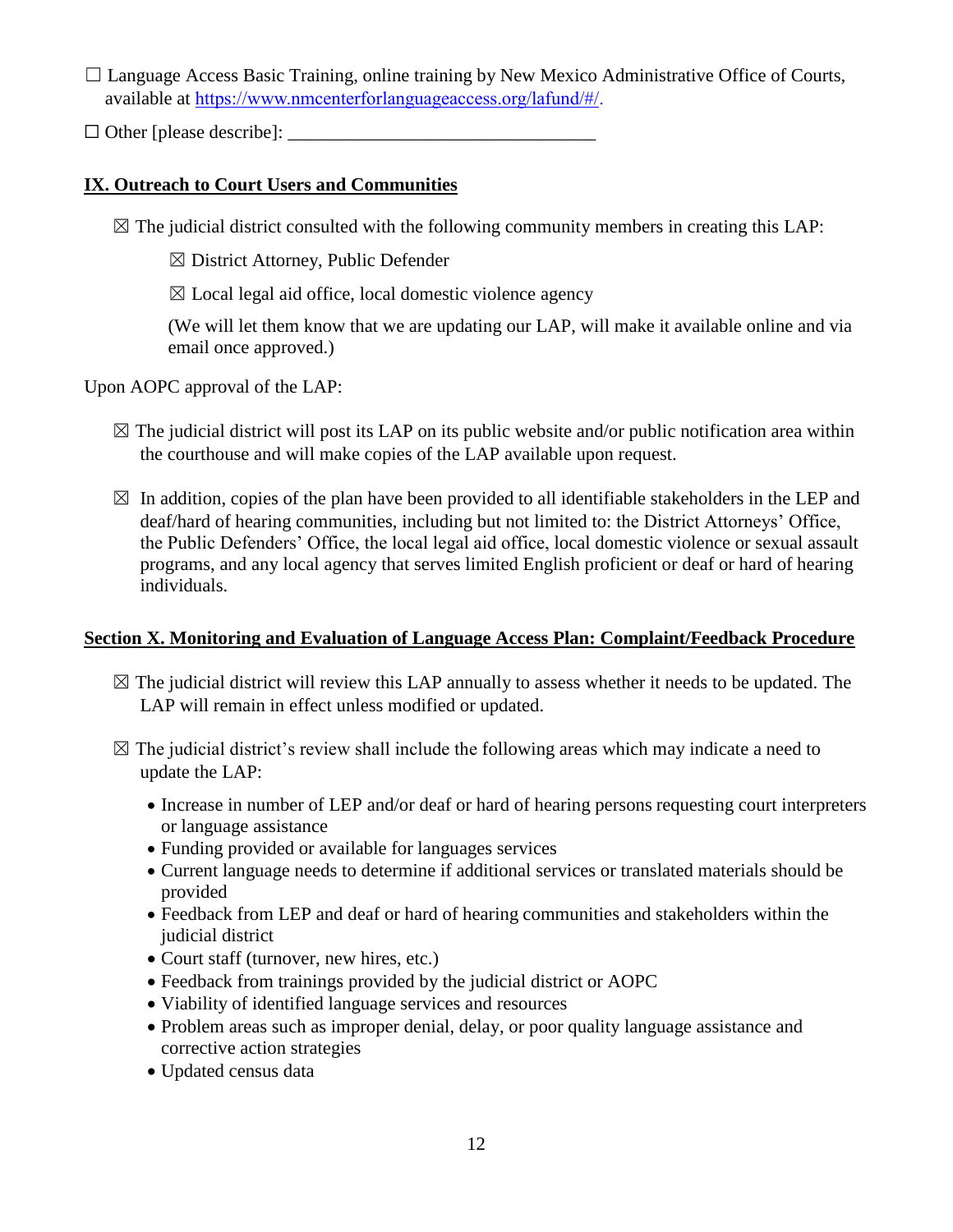- $\boxtimes$  The language access coordinator for this judicial district ensures this plan is followed, advises the court on potential updates to this plan, and coordinates provision of language access services for the judicial district as they arise.
- $\boxtimes$  The language access coordinator for this judicial district can be reached at [ADA&LanguageAccess@co.westmoreland.pa.us](mailto:ADA&LanguageAccess@co.westmoreland.pa.us)
- $\boxtimes$  The judicial district will notify the AOPC of any changes to the language access coordinator's contact information, or if a new language access coordinator is named.
- $\boxtimes$  Any revisions to the language access plan will be communicated to all court personnel, and an updated version of the plan will be posted on the court's website and in a public notification area in the courthouse, as well as distributed to all relevant stakeholders.

Anyone has the right to file a complaint against this judicial district when he or she believes that the judicial district did not provide the necessary language access services.

 $\boxtimes$  The Language Access Coordinator shall take reasonable steps to inform court users about the availability of the UJS [language access complaint form.](https://wwwsecure.pacourts.us/assets/files/setting-6453/file-7497.pdf?cb=a60c80)

The Language Access Coordinator for this judicial district:

- $\boxtimes$  Utilizes the UJS language access [complaint form](http://www.pacourts.us/assets/files/setting-6453/file-7497.pdf?cb=a60c80)
- $\boxtimes$  Has posted the complaint form on the judicial district website with this language access plan, and made hard copies of the complaint form readily available in court offices

All complaints regarding this LAP should be forwarded to the language access coordinator for this judicial district.

- $\boxtimes$  The Language Access Coordinator or his/her designee will investigate any complaints that allege noncompliance with this LAP.
- $\boxtimes$  If the investigation results in a finding of compliance, the Language Access Coordinator will inform the complainant in writing of this determination, including the basis for determination.
- $\boxtimes$  If the investigation results in a finding of noncompliance, the Language Access Coordinator will inform the complainant of the noncompliance in a letter that outlines the steps the judicial district will take to correct the noncompliance.
- ☒ The Language Access Coordinator will complete the Language Access Complaint Tracking Log provided by AOPC twice a year, and forward the log to the Coordinator for Court Access, AOPC.